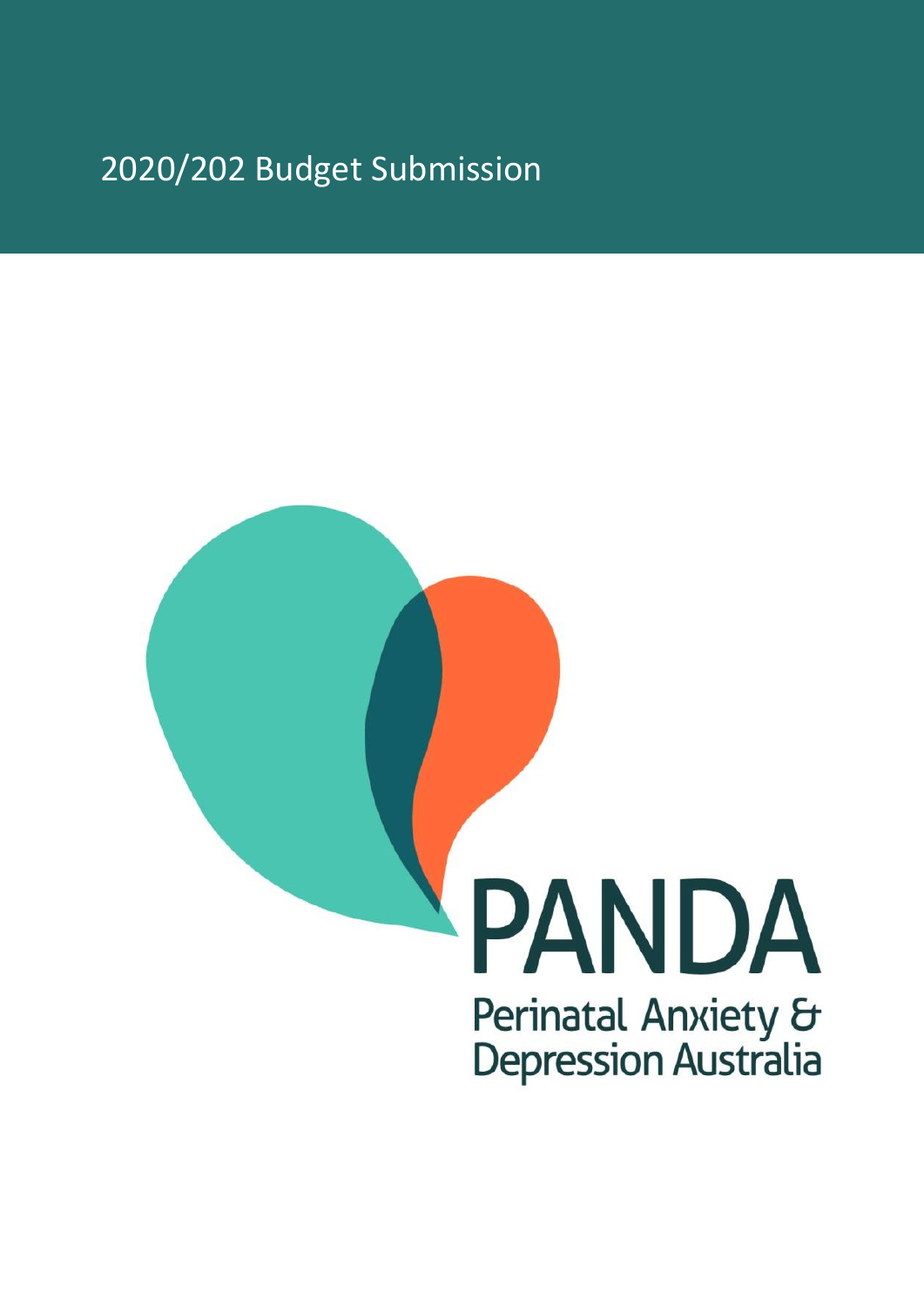

### **TABLE OF CONTENTS**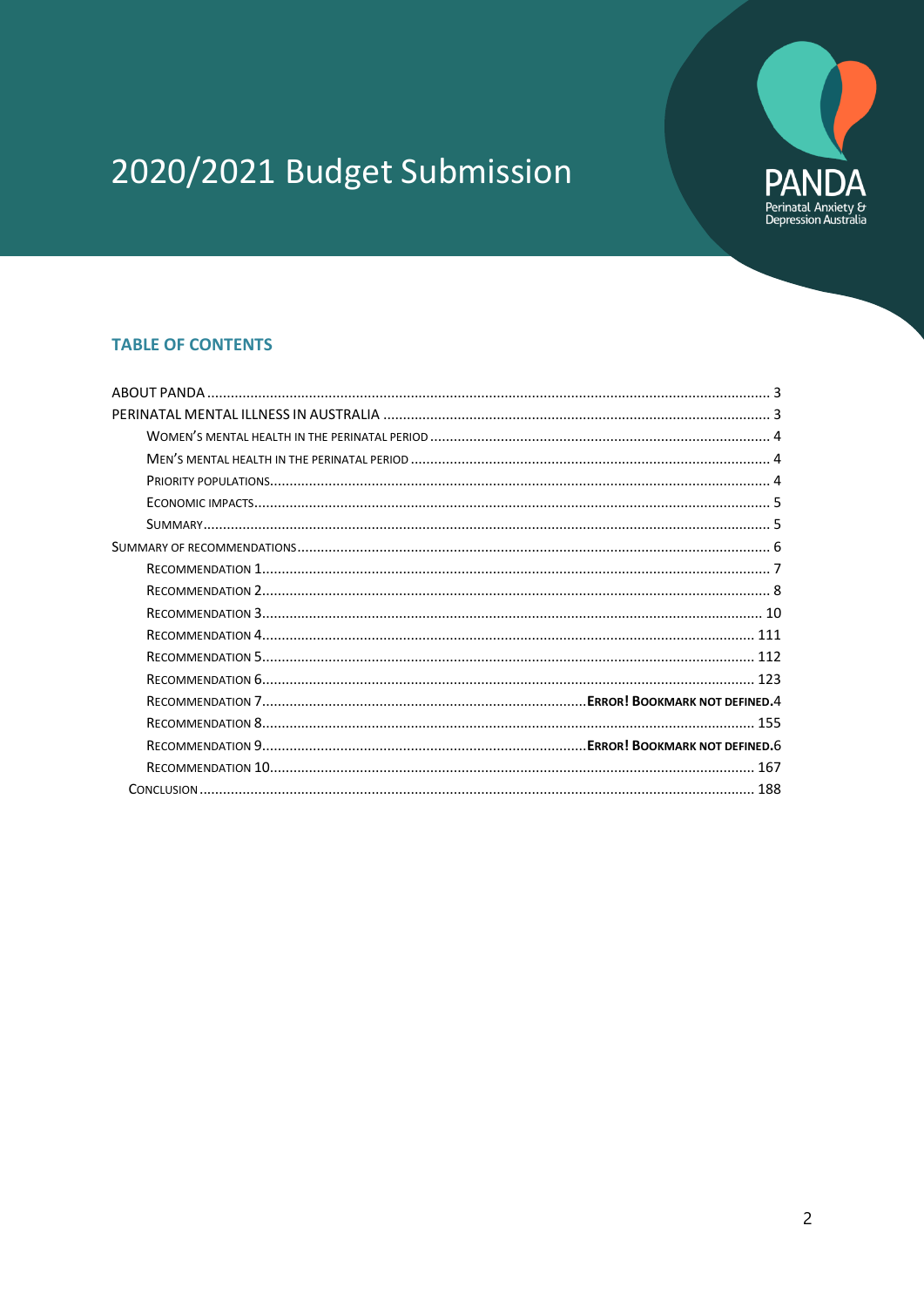

#### **ABOUT PANDA**

Perinatal Anxiety & Depression Australia (PANDA) is the national perinatal mental health lead organisation, supporting and representing expecting and new parents to understand and recover from perinatal mental illness, including anxiety and depression, psychosis, and suicidal ideation.

**Helpline Services:** PANDA operates Australia's only National Helpline that supports expecting and new parents affected by perinatal mental illness in communities' right across the country. PANDA's National Helpline delivers phone-based support to families across Australia, Monday to Friday 9:00am to 7:30pm (AEST/AEDT). Funded solely by the Commonwealth Department of Health, our Helpline team provided support through 31,500 calls in 2020.

**Information, tools, and resources:** PANDA provides two websites with valuable information and advice for expecting and new parents, including a free online [Mental Health Checklist for Expecting and New Parents](https://www.panda.org.au/info-support/checklists) - a self-screening tool for people to assess their wellbeing and seek professional support if necessary. PANDA's Checklist has struck a chord in the community since its launch in October 2018 and has now been completed by almost 55,800 individuals. In 2020, PANDA launched [a Survive and Thrive Podcast](https://www.panda.org.au/survive-and-thrive-pandas-podcast-for-expecting-and-new-parents) for new and expecting parents. Every episode, PANDA speaks with a parent who has real experiences to share, and practical tips that they've learned from coming out the other side. PANDA professional counsellors also deliver wellbeing tools and strategies for practical use by listeners.

**Community engagement:** PANDA's national volunteer program harnesses the voices, passion, and energy of those who have recovered from perinatal anxiety, depression, and postnatal psychosis to raise awareness, reduce stigma, and share a message of hope and recovery. Over the past four years, PANDA has built an informed and engaged [Community Champion Network](https://www.panda.org.au/get-involved/panda-community-champions) which has now grown to over 340 members with lived experience of perinatal mental vulnerability and illness. This Network informs our day-to-day activity, helps develop national guidance and advocates for awareness opportunities and service models. Through this Network we firmly place lived experience at the centre of everything we do.

**Training, education, and provider support:** PANDA provides sought-after and valued practice support and patient information resources to child health nurses, midwives, and other perinatal health providers across Australia, and delivers regular professional development activities, mainly comprising one-day workshops and in-service sessions. PANDA runs a national community of practice and a growing [Clinical Champion Network](https://www.panda.org.au/get-involved/panda-clinical-champions-network) with 220 registered clinical champions.

PANDA provides online resources and training to facilitators of group programs for vulnerable and isolated children and families. PANDA has worked tirelessly to launch the [PANDA Learning](https://www.panda.org.au/health-professionals/learninghub) Hub - an online Learning Management System (LMS).

#### <span id="page-2-0"></span>**PERINATAL MENTAL ILLNESS IN AUSTRALIA**

It is difficult to know exactly how many parents experience mental illnesses like anxiety and depression during pregnancy and the first 12 months of their baby's life (the perinatal period). There are several factors that make it difficult to estimate, including differences in the way research data is collected and different ways of defining or diagnosing mental illness. Despite this, there is agreement that mental health problems in the perinatal period are common, can impact the health of the entire family, and are very important public health issues.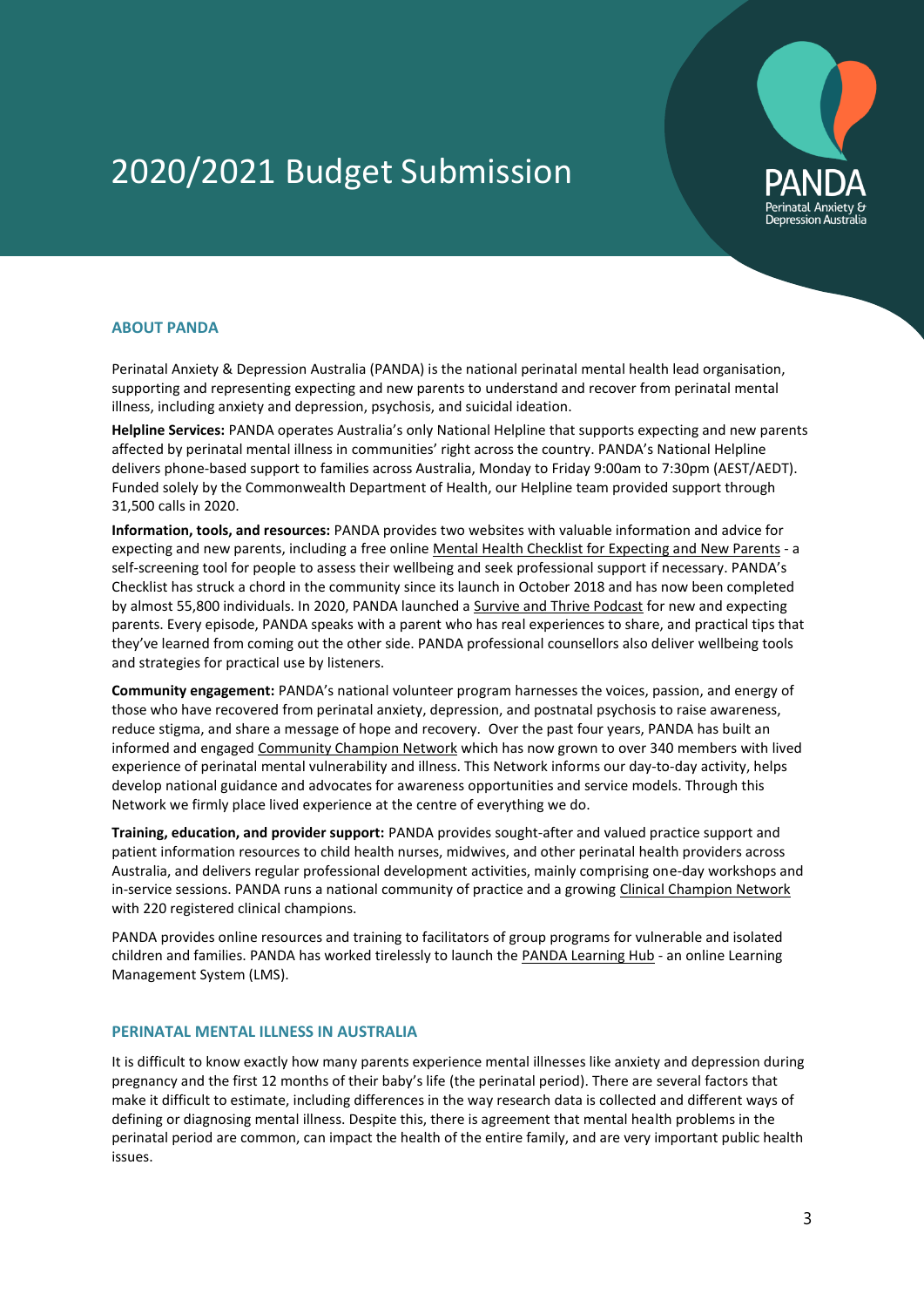

Some parents experience mental health difficulties for the first time during pregnancy or early parenthood, while others may come to pregnancy and parenting with a history of mental illness. Any mental illness present during pregnancy or the first 12 months after birth is considered a 'perinatal mental illness', regardless of whether the person has experienced the illness before.

Anxiety and depression are the most common mental health issues in the perinatal period. Until recently most research on mental health in the perinatal period focused on depression after birth, so much less is known about mental illness in pregnancy, anxiety, and other illnesses. This is however beginning to change, and we are beginning to broaden our understanding of perinatal mental health.

At least one in every five women and 1 in 10 fathers/partners experience anxiety, depression, or both during pregnancy and/or following birth. Around 600,000 people becoming parents in Australia annually, and therefore 60,000 mothers and 30,000 fathers/partners will experience perinatal anxiety and/or depression.

#### <span id="page-3-0"></span>**Women's mental health in the perinatal period**

Research undertaken in Australia and other countries usually finds that around 15-22% of women experience depression during pregnancy and/or following the birth of their baby. While there has been less research about perinatal anxiety, it is understood to be at least as common as depression, if not more so6. A number of women will experience both anxiety and depression. Therefore, at least one in every five women will likely experience anxiety, depression, or both during pregnancy and/or following birth.

Some women will experience what is known as postnatal psychosis. Based on research that reviewed the number of women admitted to an inpatient mental health facility following birth it seems one to two women per 1000 giving birth will experience postnatal psychosis, however these numbers may be an underestimate as some women may be treated at home.

Women may also experience other less common but still important mental health disorders. This may include Post Traumatic Stress Disorder (PTSD), bipolar disorder, and schizophrenia. The perinatal period is associated with an increased risk of severe mental illnesses such as bipolar disorder and affective psychosis. Research from the United Kingdom indicates that most women with bipolar and schizophrenia do become parents, so it is important that their needs are met even though less women experience these disorders. Postnatal psychosis affects one to two new mothers in every 1,000.

#### <span id="page-3-1"></span>**Men's mental health in the perinatal period**

There is less research available about the mental health of fathers, however it is estimated that 10% (or one in ten) men will experience depression. Anxiety is also a common experience for fathers and is often experienced along with depression. A recent review estimates that the prevalence of anxiety in men in the perinatal period is 3.4% -25%. One in ten fathers experience depression and/or anxiety. Having a partner with mental illness is an important risk factor for paternal perinatal mental illness.

#### <span id="page-3-2"></span>**Priority populations**

<span id="page-3-3"></span>Families from minority communities face additional risks for perinatal anxiety and depression, and barriers to accessing safe, appropriate services. Populations more at risk include LGBTIQ+ parented families, Aboriginal and Torres Strait Islander families, and Culturally and Linguistically Diverse (CALD) families. Experiences of discrimination and isolation, and the fear they create of further discrimination, increase isolation, and discourage help-seeking at a time of particular risk for these vulnerable families.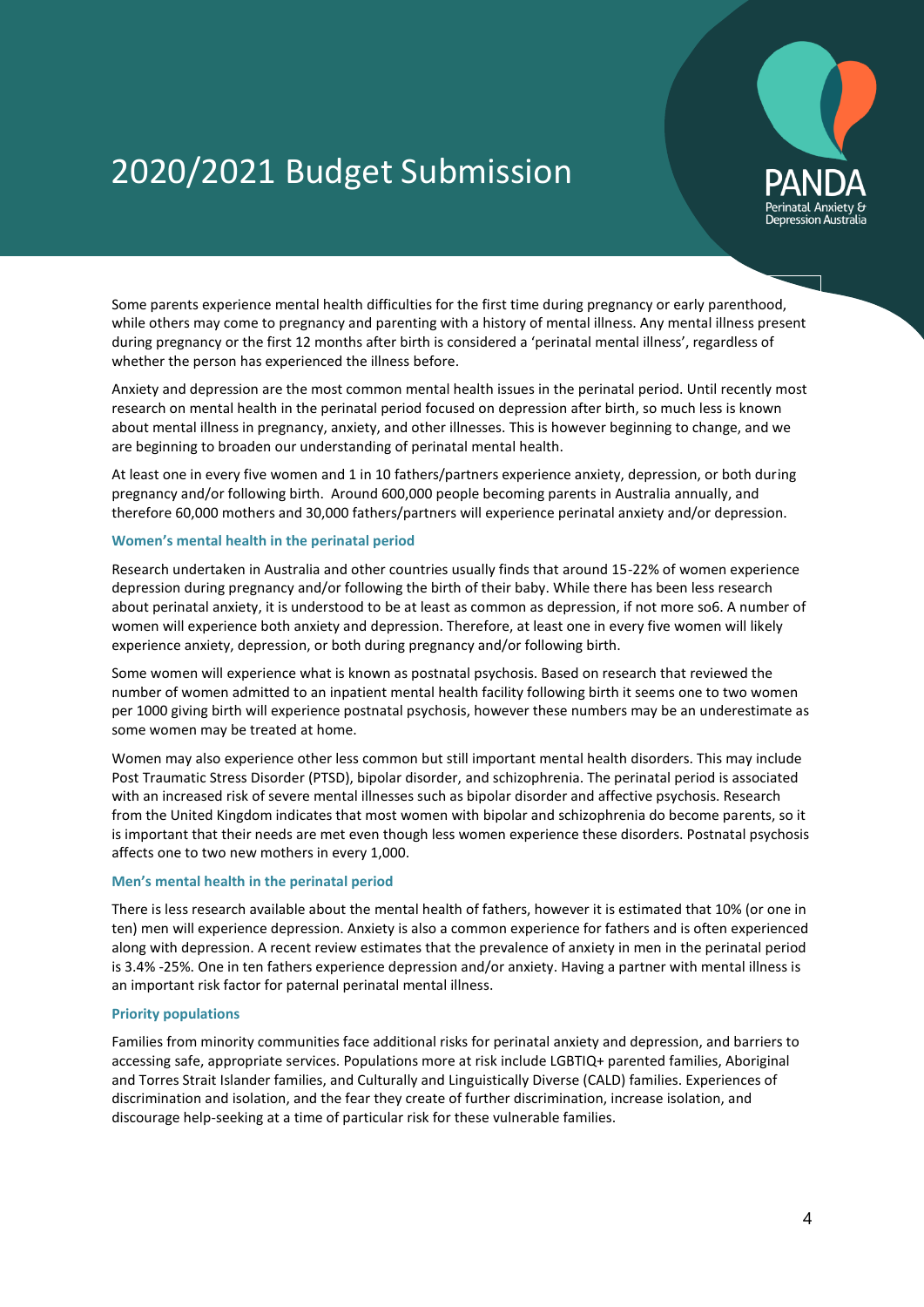

#### **Economic impacts**

The *[Cost of Perinatal Depression and Anxiety in Australia](https://panda.r.worldssl.net/images/uploads/Cost-of-PNDA-in-Australia_-Final-Report-061119-compressed.pdf)* is a report completed by PwC for a consortium of perinatal mental health agencies (including PANDA). The report revealed that, in the first year, the economic costs of perinatal anxiety and depression equal \$643 million because of productivity losses associated with increased workforce exit, absenteeism, presenteeism and caregiving requirements.

#### <span id="page-4-0"></span>**Summary**

- Perinatal mental illness is common, and a critical public health issue.
- Estimates indicate that one in five women and one in ten men will experience anxiety and/or depression in the perinatal period.
- Some families, including LGBTIQ+ parented families, CALD, and Aboriginal and Torres Strait Islander families face additional challenges to their mental health in the perinatal period.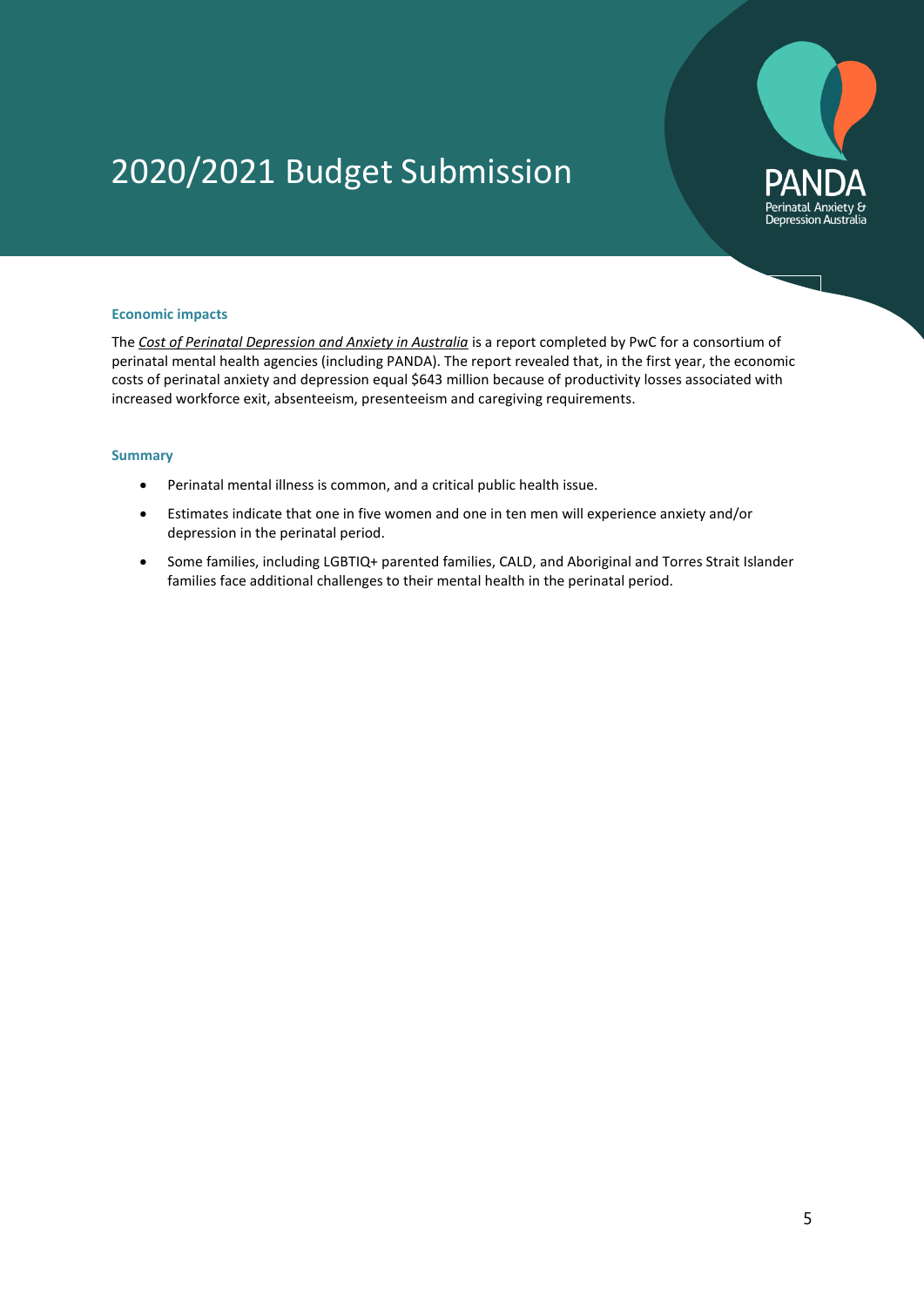

#### **SUMMARY OF RECOMMENDATIONS**

- 1. Invest in a national perinatal mental health screening program, with an aligned national approach to reporting and monitoring screening rates.
- 2. Address gaps in service delivery and unmet treatment need for parents experiencing perinatal mental ill-health.
- 3. Build and fund targeted programs to increase awareness of perinatal mental ill-health and perinatal mental health service access in underserviced and harder to reach communities.
- 4. Develop and implement a program to work with expecting and new fathers to raise awareness and break down stigma about perinatal mental ill-health for fathers.
- 5. Develop resources to assist workplaces to promote awareness and understanding of perinatal mental ill-health for expecting and new parents and engage workplaces to support the mental health of expecting and new parents.
- 6. Increase awareness of postnatal psychosis and service access for women experiencing postnatal psychosis so that symptoms can be recognised early, and treatment options activated.
- 7. Urgently fund research and service trials to address perinatal suicide for expecting and new parents.
- 8. Fund promotion and expansion of PANDA'S Learning Management System (LMS) including development of content tailored to GPs, obstetricians, mental health professionals, midwives and child and family health nurses with strong engagement with professional bodies/colleges.
- 9. Fund the rapid expansion of peer workers across organisations like PANDA to help design and deliver high-impact, high-volume, and high-value projects (e.g., peer-led support groups).
- 10. Fund national perinatal health and mental health service mapping, an online way finding platform and corresponding navigational supports.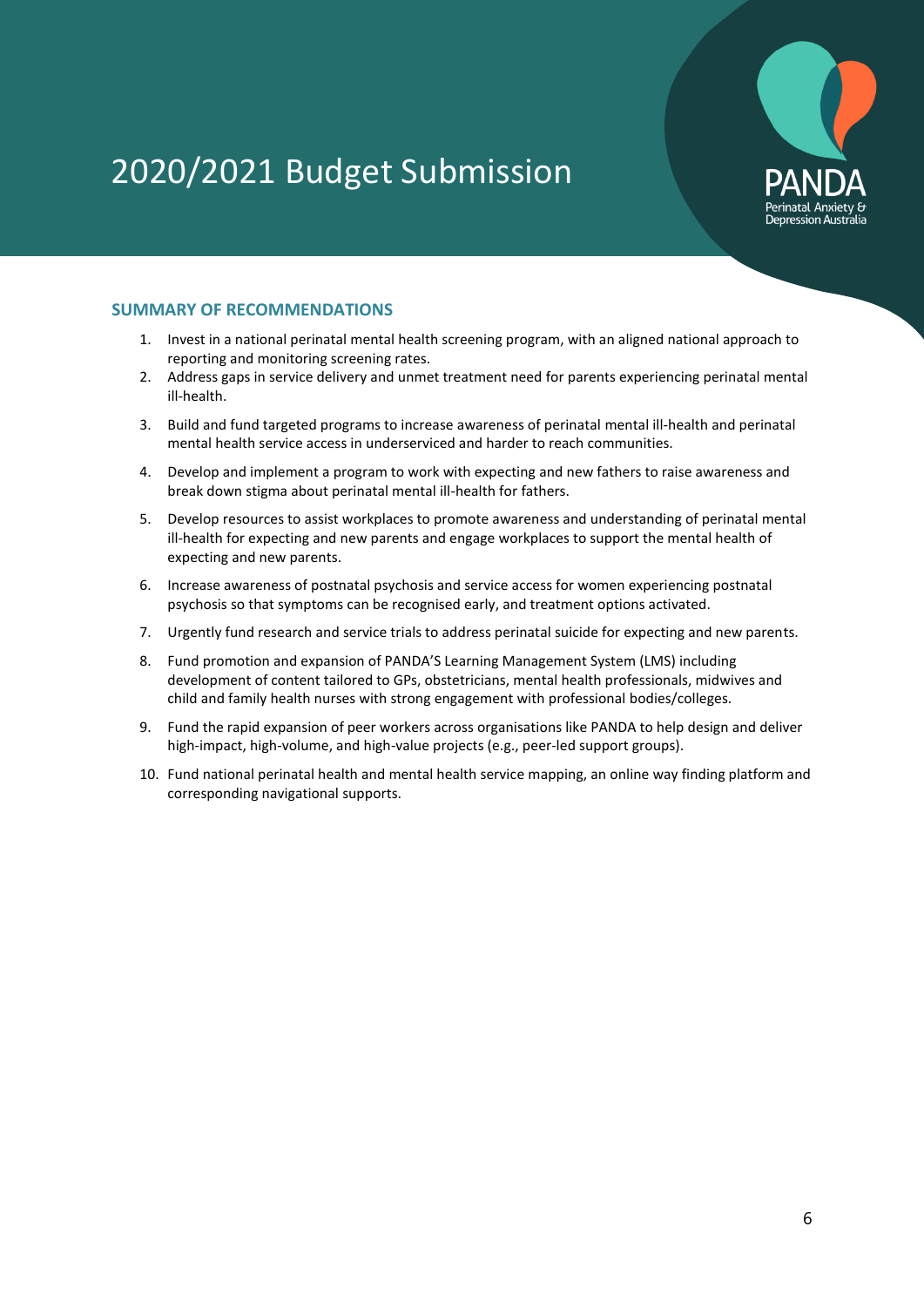

### <span id="page-6-0"></span>**Recommendation 1**

### **Invest in a national perinatal mental health screening program, with an aligned national approach to reporting and monitoring screening rates**

Prompt identification and early intervention in mental ill-health and/or distress in the perinatal period can have a significant benefit. Investment in a national, high quality and comprehensive screening program for expecting and new parents should be led from within the sector and be informed by evidence and expert consensus. In-scope screening tools must be validated and appropriate for use with Aboriginal and Torres Strait Islander peoples, culturally and linguistically diverse individuals, and be implementable in a diverse range of practice settings. There must be a corresponding focus on addressing gaps in service delivery (recommendation 2), building the capabilities of screeners (recommendation 1), and service mapping (recommendation 10) - all of which would build confidence that screening is supported by clear treatment pathways for those expecting and new parents who are screened as at risk of or experiencing mental ill health.

Despite clear policy guidelines, screening has been inconsistently implemented. The issue is not one of policy, but of implementation at a service delivery level. Much faith is held in the 'best practice' administration of screening tools both antenatally and postnatally, yet insufficient consideration is given to workforce development to ensure health professionals are ready to have difficult conversations, know how to explore sensitive and complex issues and feel confident responding when concerns are raised. This gap in confidence and skill set might be one explanation as to why many parents experiencing perinatal anxiety and depression are not identified by care providers.

The Productivity Commission Inquiry Report into Mental Health found that *'screening new parents to identify those who may benefit from mental health support requires relatively little new expenditure but is expected to yield significant economic and health benefit.'* Action 5.1 further recommends governments should take coordinated action to achieve universal screening for mental illness for all new parents.

PANDA recognises the need to ensure that screening is undertaken consistently and collaboratively, ensuring that people are not 'missed' or 'miss out', and that there is no 'place or time' within the health care system where a person cannot be supported or screened to receive additional support. This is why PANDA is ideally placed to support the significant Commonwealth commitment to perinatal mental health screening through iCOPE to ensure that the sector are supported to implement screening tools and are assured that once screened, people have a point of care through PANDAs national Helpline through which to access timely support.

Through our 560 Community and Clinical Champions, PANDA is ideally placed to support the ongoing collaborative development of national and localised perinatal mental health assessment and care pathways and approaches.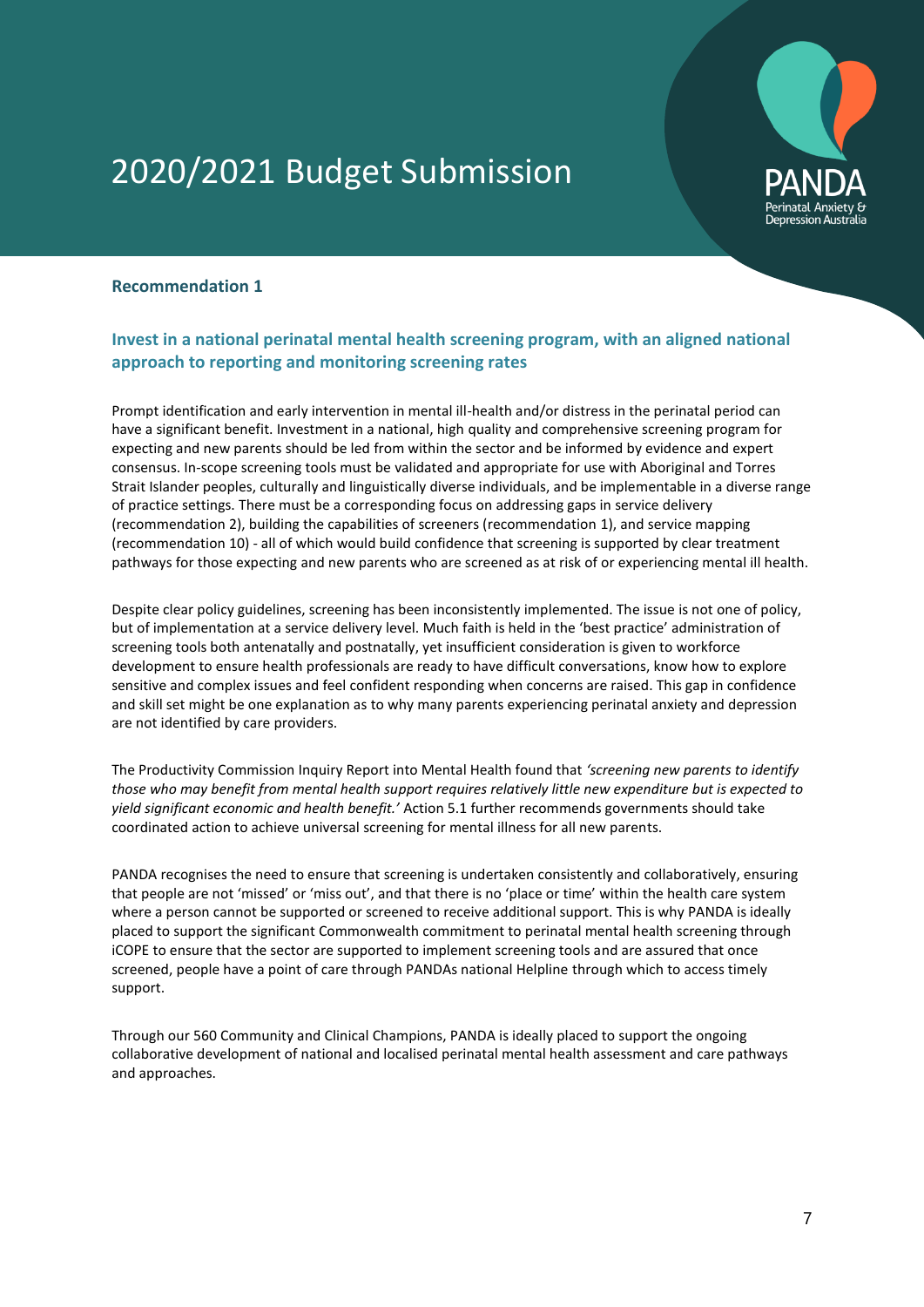

### <span id="page-7-0"></span>**Recommendation 2**

### **Address gaps in service delivery and unmet treatment need for parents experiencing perinatal mental ill-health**

There are considerable gaps in service across the Perinatal Mental Health service landscape. PANDA supports and advocates for a stepped approach to perinatal mental healthcare involving self-management, low intensity, moderate intensity, and high intensity interventions to ensure that people experiencing perinatal mental illness and/or distress can access services that are appropriate for their treatment needs and recovery goals.

#### **National service gaps**

PANDA strongly supports urgent investment in the following national service options:

- **After hour's services** PANDA's National Helpline is missing approximately 30 per cent of calls outside of our operating hours of 9am-7.30pm. These are calls from expecting and new parents who are seeking urgent support when they are at their most vulnerable. For an additional \$14,693,127 (over 4 years) PANDA could deliver Helpline services 24 hours per day, 7 days per week (every day of the year).
- **Intensive care coordination** Through PANDA's Intensive Care Coordination Program we provide care coordination and advocacy for expecting and new parents up to one year after the birth of their baby through working with local health professionals and services in Victoria, Queensland and Adelaide. This includes providing ongoing counselling and support for expecting and new parents with severe perinatal mental illnesses who might otherwise be unable to engage with universal or specialist services.

This service need is explored further in Recommendation 6 of this submission.

- **Community education program** - Through PANDA's Community Education Program, trained volunteers with a lived experience of perinatal mental ill-health share their own stories and run educational activities to raise awareness of perinatal ill-health in new parent groups, playgroups, and other community settings. The program aims to break down stigma, encourage expecting and new parents to open up about the challenges of new parenthood, and encourage those who may be struggling to reach out for support.

For an additional \$790,730, PANDA could make this program available nationally.

- **Supported playgroups**- Supported Playgroups focusing on upskilling and supporting playgroup facilitators and parents to increase knowledge of perinatal mental health/ ill-health. This activity is ideally placed to support target communities of need in each state. For \$240,737 annually, PANDA would be able to launch and maintain a national program for playgroup facilitators, providing them with the requisite skills and competencies.

In response to this unmet demand, PANDA recently requested funding to extend the National Perinatal Mental Health Helpline into the after-hours period through the Perinatal Mental Health and Wellbeing Program - Emerging Priorities grant. While the outcome of our tender remains unknown, PANDA's Helpline and National Mental Health Checklist usage data, the expressed needs of the Australian public (supported by over 347 community members nationally) and key stakeholders (supported by over 46 organisations nationally) indicate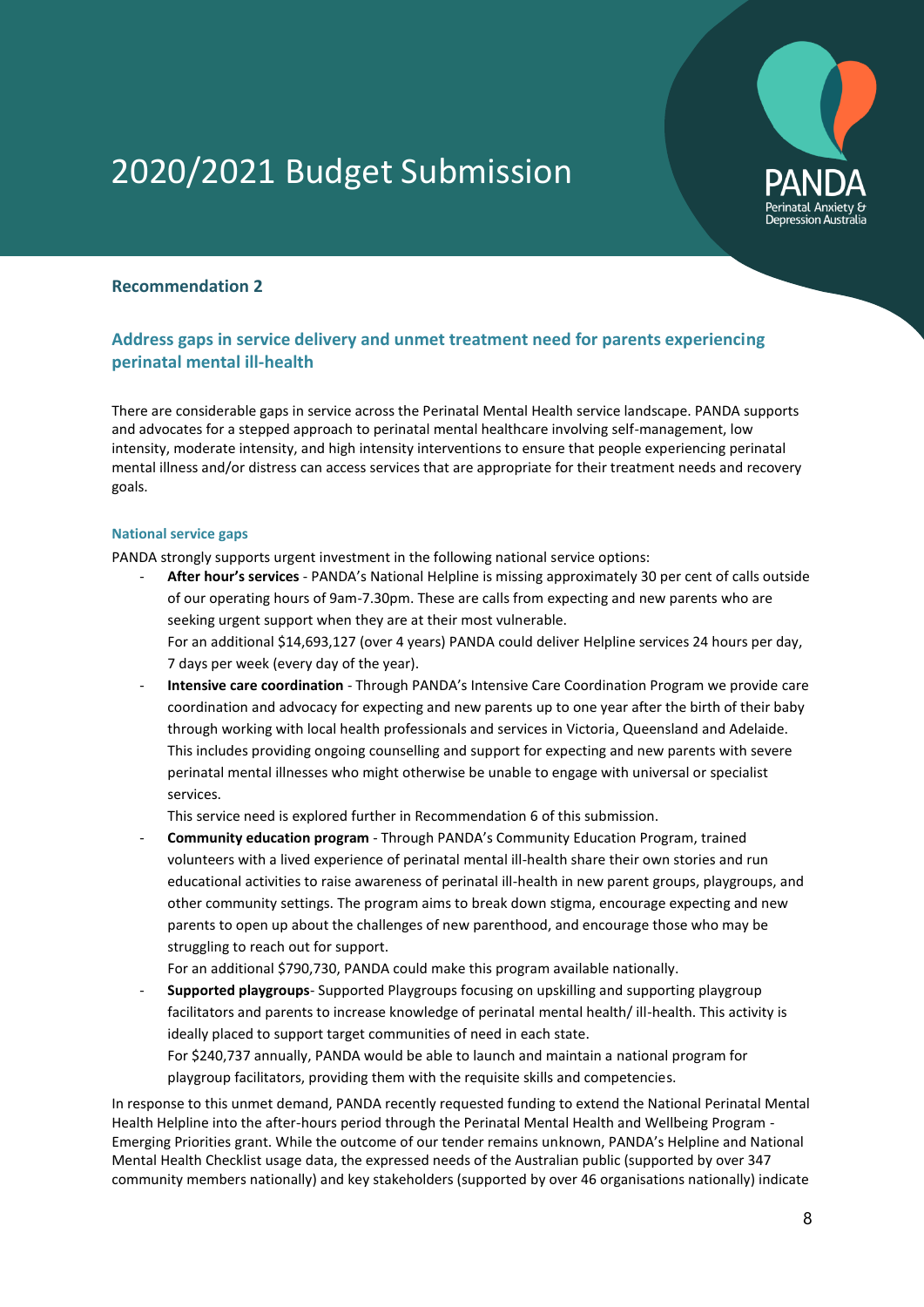

that service expansion is urgently required. There are currently no other helpline supports available to the community for services to refer to or for people and their families to seek support from.

As a result, PANDA seeks funding surety from the Australian Government through the 2021 Budget to deliver the National Perinatal Mental Health Helpline, 24 hours per day every day of the year.

PANDA has submitted three options for extended hours under the Perinatal Mental Health and Wellbeing Program - Emerging Priorities grant, shown in the table below and in the event of not receiving grant funds (at all or in part), PANDA requests funding up to or inclusive of the funds outlined in Option 3. This is \$14,693,127 across 2020-2024 in line with existing Continuing Support funding grant.

| <b>Option</b> | <b>Hours of operation</b>                                                               | <b>Total funds required</b><br>over 4 years (GST excl.)<br>to 2024. |
|---------------|-----------------------------------------------------------------------------------------|---------------------------------------------------------------------|
| Option 1      | <b>Extended Hours - Saturdays, Sundays and Public Holidays</b><br>9:00am to 7:30pm      | \$5,100,247                                                         |
| Option 2      | Extended Hours - Weekdays, Saturdays, Sundays and Public<br>Holidays 8:00am to 11:00pm  | \$10,683,045                                                        |
| Option 3      | Extended and After Hours – 24 hours per day, 7 days per week<br>(every day of the year) | \$14,693,127                                                        |

#### **Regional and local services**

PANDA operates in a complex healthcare system bridging the gap between primary and tertiary care, ensuring that regardless of clinical or self-screening outcomes, people can access timely phone and web-based support. Our knowledge of the national health care system ensures that we can navigate people into localised services or continue to provide support where there are barriers to care or lack of services to access. Our understanding of national and state system reform and development ensures we are leveraging off existing infrastructure and investment thereby reducing duplication of services and unlocking value internally, and for our partners. Whilst regional variations exist, the following gaps have been identified by PANDA:

- Mother and baby units for women experiencing severe symptoms of perinatal ill-health and other complex circumstances
- Care coordination for parents experiencing perinatal mental ill-health and families encountering complex environmental stressors (e.g., medical, family violence, financial, etc.)
- Subsidised and/or free psychological services
- Peer support and peer support groups, and
- <span id="page-8-0"></span> Specialist and psychiatry care and support for women with severe mental illness in the perinatal period living in regional, rural, and remote Australia.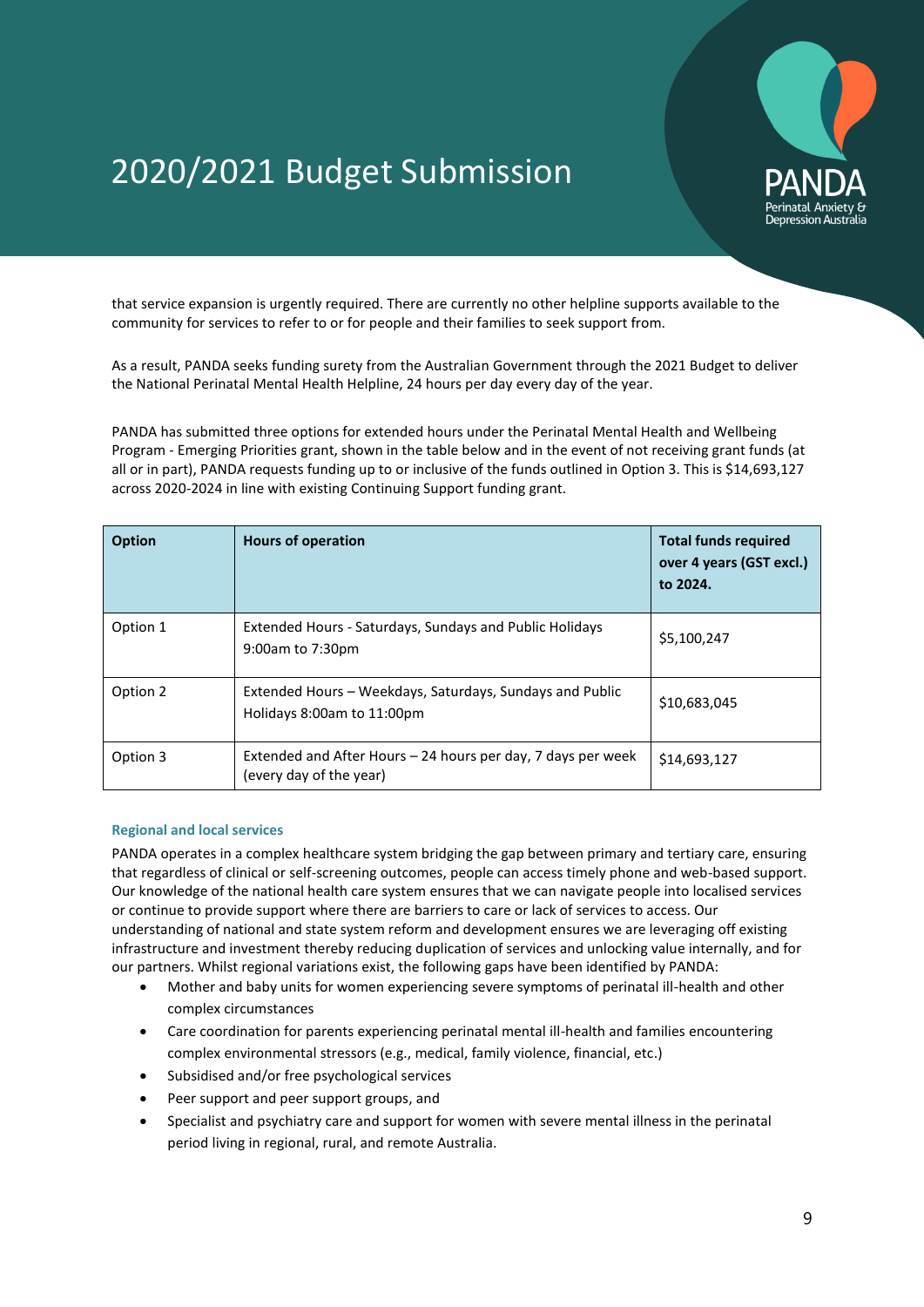

### **Recommendation 3**

### **Build and fund targeted programs to increase awareness of perinatal mental ill-health and perinatal mental health service access in underserviced and hardly reached communities**

Awareness raising campaigns need to better target and reach parents in the perinatal period whose experience is unique and distinct from universal experiences of mental ill-health, including anxiety and depression. Importantly, hardly reached audiences including Aboriginal and Torres Strait Islander families, CALD, and LGBTIQ+ parented families face additional challenges to their mental health in the perinatal period and have not been effectively targeted for awareness raising campaigns. Material differences in experiences exist between the general population and priority populations - different risk factors, protective factors, and social/environmental factors means that the messaging around perinatal mental health and ill-health must be nuanced and contextualised to have a positive impact.

Evidence indicates that co-designed awareness campaigns with input from people with lived experience and those with professional expertise are more likely to successfully address real challenges faced by people affected by perinatal mental health issues. PANDA expresses strong support for a national awareness campaign sharing diverse consumer stories of hope and recovery from perinatal mental illness, including postnatal psychosis, to help the community more effectively identify the signs of the illness and know where to seek help. In addition, PANDA encourages the following priority activities:

- 1. Targeted public awareness raising to families from culturally and linguistically diverse communities, LGBTIQ+ parented families and Aboriginal and Torres Strait Islanderfamilies.
- 2. Increased focus on perinatal mental health in antenatal care so that expecting and new parents can recognise the symptoms of perinatal mental illness and seek treatment.
- 3. Routine inclusion of perinatal mental health information in antenatal classes, maternity appointments, Child Family Health appointments, new parents' groups, parenting classes and other environments where health issues related to pregnancy and early parenting arediscussed.
- 4. Increased availability of consumer informed online perinatal mental health resources.

Through key partnerships, PANDA is ideally placed to undertake collaborative development and implementation of targeted approaches to increase awareness of perinatal mental ill-health and perinatal mental health service access in underserviced and hardly reached communities.

One such opportunity includes the development of targeted tools, resources, national navigation supports such as the inclusion of partnered delivery of in-language telephone navigation and counselling support for people from migrant communities experiencing perinatal mental illness. This service would work collaboratively within our national Helpline and utilise bicultural workers from the Multicultural Centre for Women's Health Service.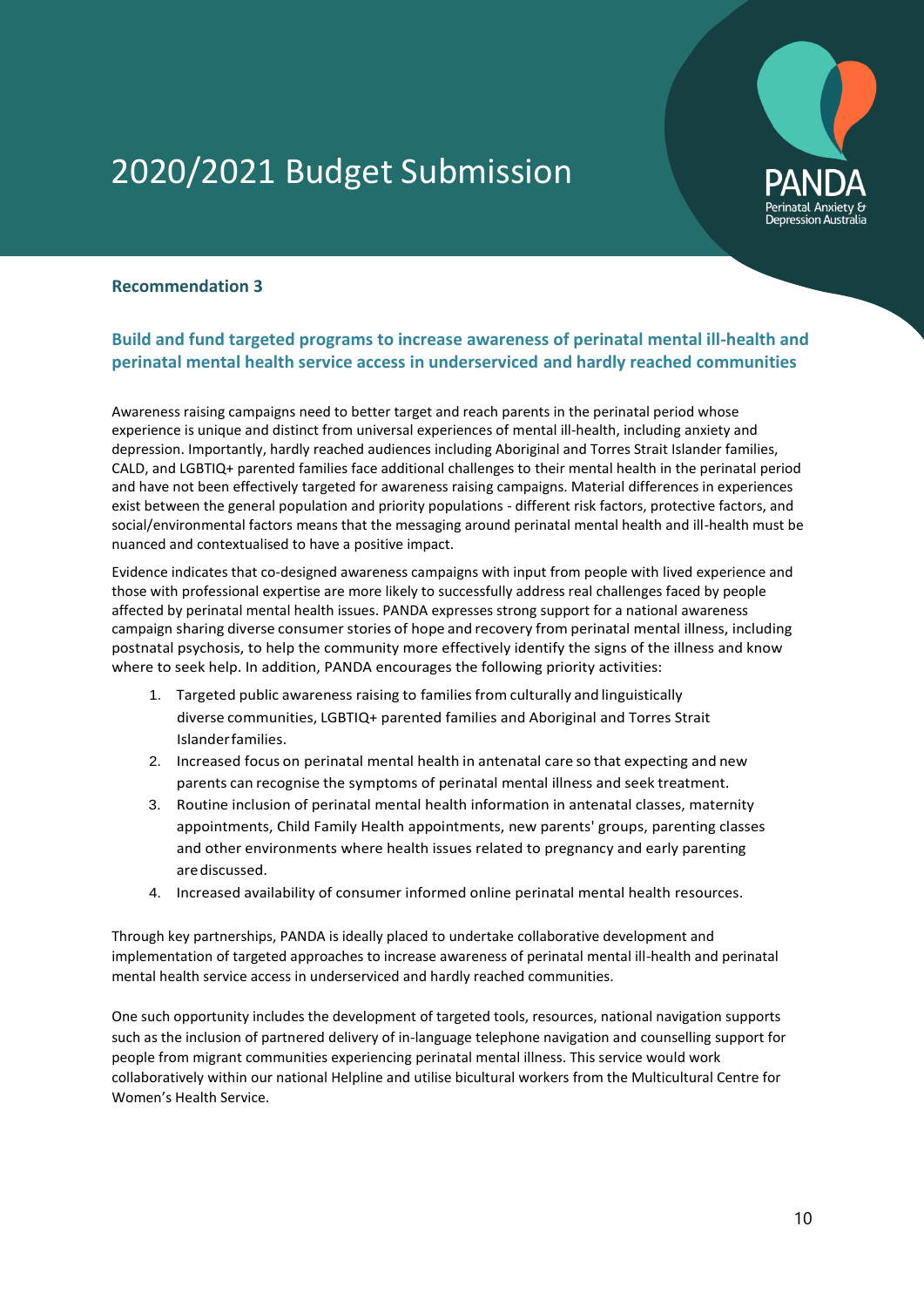

### <span id="page-10-0"></span>**Recommendation 4**

### **Develop and implement a program to work with expecting and new fathers to raise awareness and break down stigma about perinatal mental ill-health for fathers**

There is increasing acknowledgement of the importance of father's mental health, including the impact poor paternal mental health can have on physical, emotional, and developmental child outcomes. It is estimated that one in 10 fathers will experience anxiety and/or depression in the perinatal period. In 2016 PANDA undertook research into community awareness of perinatal mental ill-health. This research built on work completed by Beyond Blue in 2009. While the Beyond Blue research focused on awareness of antenatal and postnatal depression we also explored community understanding of perinatal anxiety and awareness of perinatal mental health difficulties in expecting and new fathers. The research found that 60% of the Australian community are unaware that perinatal anxiety and depression can be experienced by men.

Fathers stepping into the role of primary care giver in the postnatal period, whether by choice or due to their partner's mental illness, tell us they find it difficult to access the systems designed for mothers and babies. They report that they are not equally valued as key stakeholders in their baby's wellbeing and not always welcomed by maternity and child health systems. The way services are named, such as maternal and child health centres, and how websites are themed/designed can also act as powerful barriers to fathers accessing care and support.

PANDA strongly supports investment in the co-design and development of program focused on the mental health of fathers in the perinatal period and recommends that the program be developed by fathers with lived experience (e.g., PANDA Community Champions) and in partnership with industry.

<span id="page-10-1"></span>PANDA estimates a cost of \$160,000 to undertake collaborative co-design with men to test marketing language, effectiveness of psychological strategies and approaches to improve access.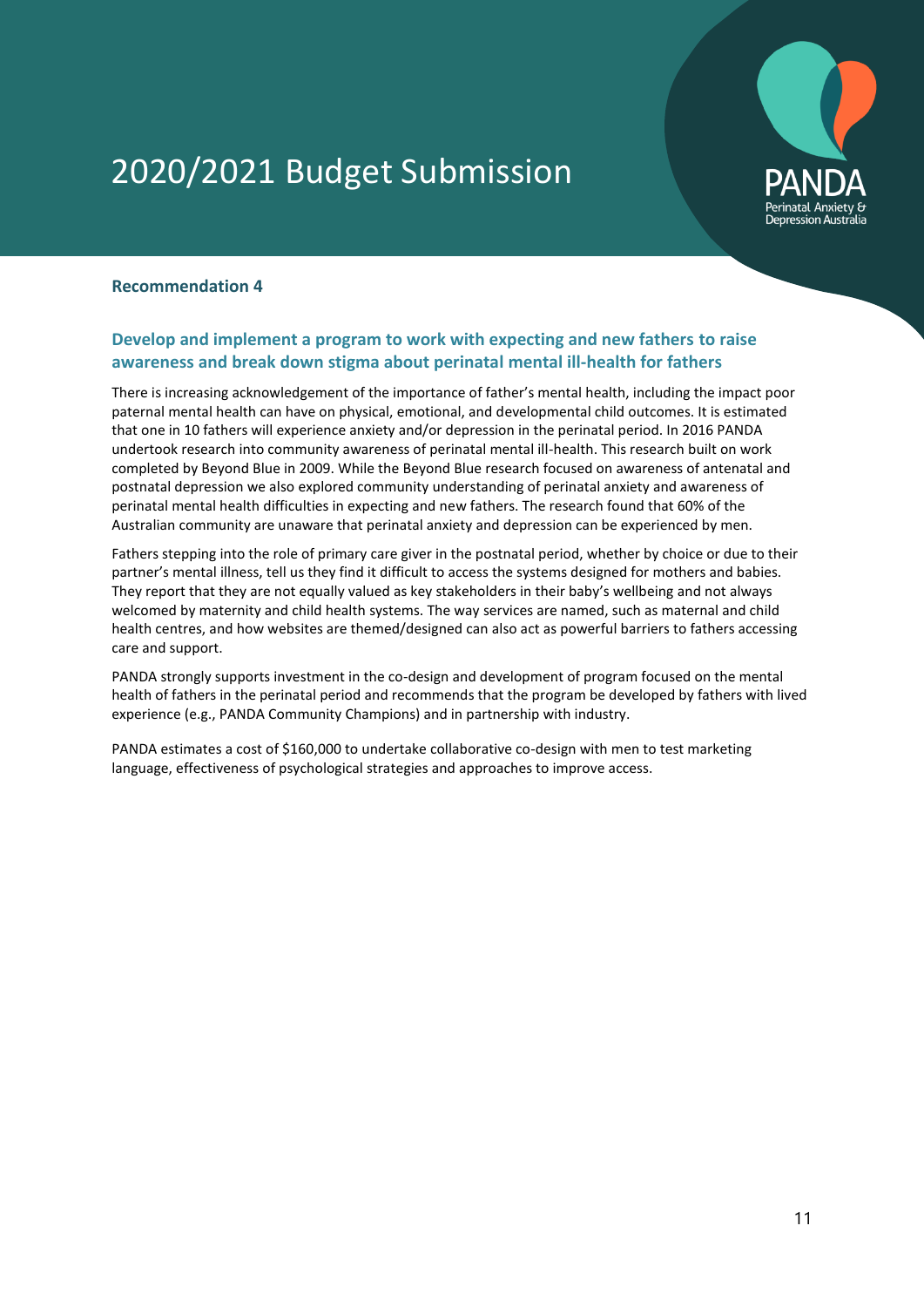

#### **Recommendation 5**

#### **Develop resources to assist workplaces to promote awareness and understanding of perinatal mental ill-health for expecting and new parents and engage workplaces to support the mental health of expecting and new parents**

Negotiating maternal and parental rights in the workplace, the experience of discrimination, balancing transition to changed roles, reduced hours and return to work are considerable potential stressors for parents. As reported in *[The Cost of Perinatal Depression and Anxiety in Australia](https://panda.r.worldssl.net/images/uploads/Cost-of-PNDA-in-Australia_-Final-Report-061119-compressed.pdf)* (PwC Consulting Australia, 2019) most of the economic costs attributable to perinatal depression and anxiety (\$643 million each year) result from lost productivity in the workplace. This is associated with increased workforce exit, absenteeism, presenteeism and carer requirements. As such, there is a compelling and mutually beneficial case for investing in resources for workplaces.

Australian workplaces are an important ally because they are well placed to share information and to support their employees through pregnancy and after the birth of a new baby. Workplaces that understand the impact of perinatal mental illness and provide support to expecting and new parents are likely to see improved morale, productivity, and economic benefits.

<span id="page-11-0"></span>PANDA strongly supports investment in the design and development of fit-for-purpose information, resources, and training materials regarding psychological safety and wellbeing in the perinatal period. Importantly, PANDA recommends that the initiative be developed by people with lived experience (e.g. PANDA Community Champions) and in partnership with industry.

#### **Recommendation 6**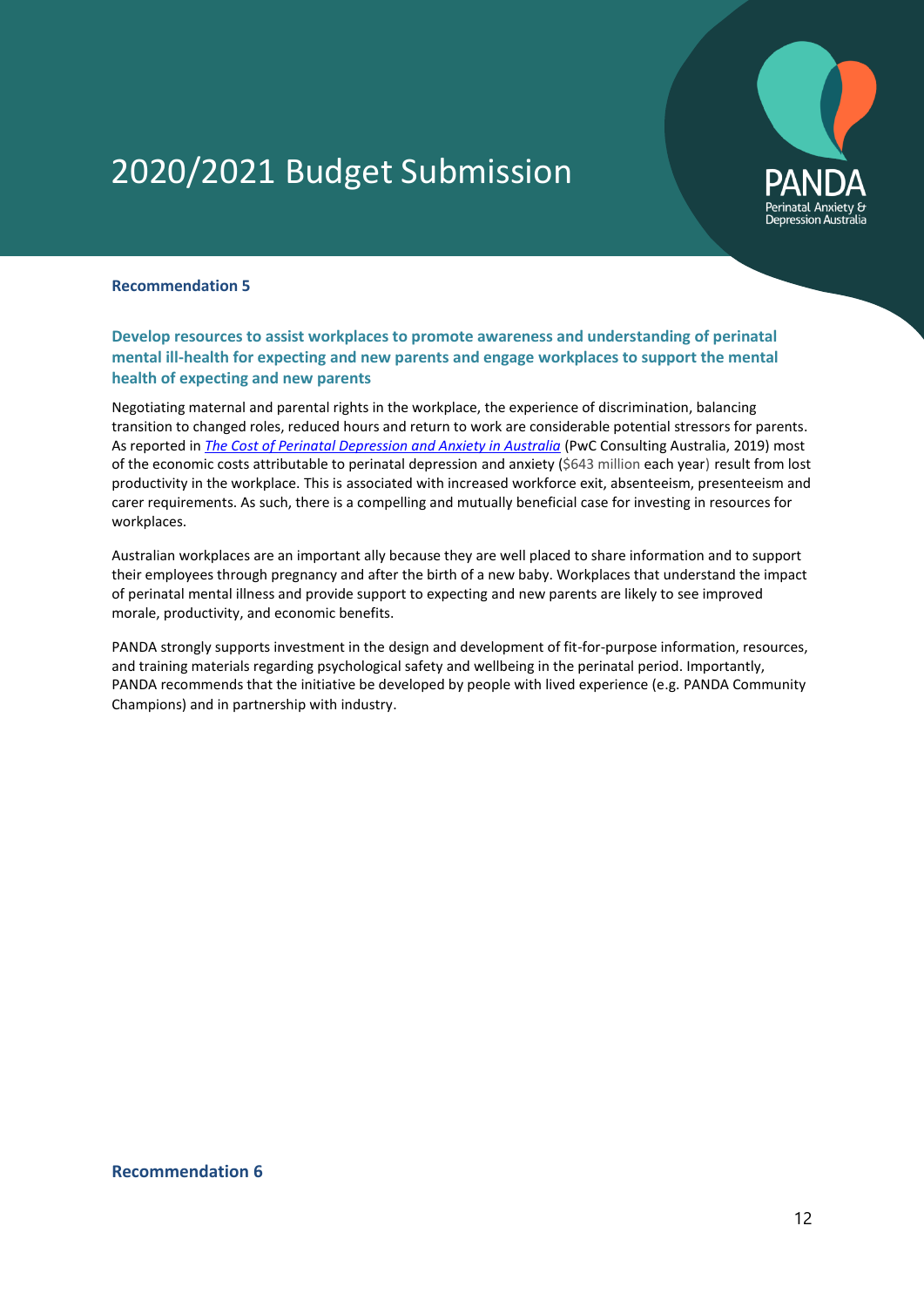

### **Increase awareness of postnatal psychosis and service access for women experiencing postnatal psychosis so that symptoms can be recognised early, and treatment options activated**

Postnatal psychosis is a typically severe and serious illness, although it is less common than anxiety and depression, affecting one or two new mums in every 1000 births. Postnatal psychosis causes a range of serious and frightening symptoms and nearly always requires hospitalisation. Postnatal psychosis does not discriminate – it can happen to any new or expecting parent, regardless of their culture, background, sexual orientation, socio-economic status, or gender. However, it is still not talked about very openly. There is still a great deal of stigma around postnatal psychosis, and many of those affected feel isolated and ashamed. In fact, the persistence of stigma around mental illness often causes new and expecting parents who are experiencing difficulties to delay seeking help. Yet we know that early intervention is the key.

Left untreated, however, perinatal psychosis (and mental illness more broadly) can leave women, their baby, and their families vulnerable to a wide range of negative and lasting consequences. It can have a devastating impact on nearly every area of life, including:

- pressure in parenting when there should be joy difficulties connecting with the baby
- relationship difficulties and breakdown
- parentification of older children
- suicide and/or infanticide
- increased risk of their partner experiencing perinatal mental illness.

PANDA is seeking a priority investment in PANDA intensive care coordination services. Through the Intensive Care Coordination Program PANDA provides care coordination and advocacy for expecting and new parents up to one year after the birth of their baby through working with local health professionals and services in Victoria, Queensland and Adelaide, in close collaboration with the PHNs. This includes providing ongoing counselling and support for expecting and new parents with severe perinatal mental illnesses who might otherwise be unable to engage with universal or specialist services.

For an additional \$1,174,189 annually, PANDA could make this program available nationally. This funding would also enable PANDA to engage access to ongoing psychiatry advice and co-consultation and support the transition from tertiary services to primary care/community services.

#### **Recommendation 7**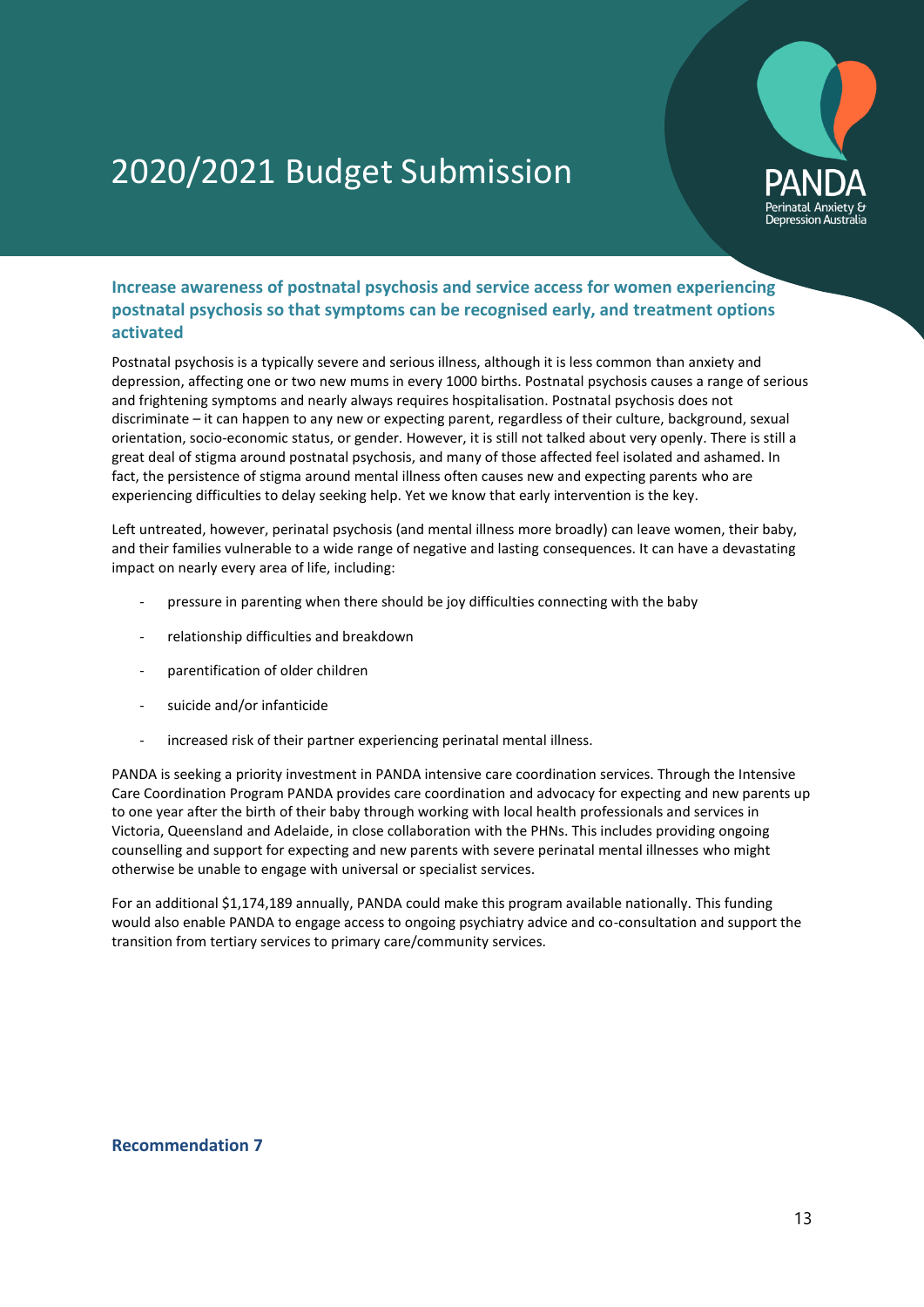

### **Urgently fund dedicated research and service trials to address perinatal suicide for expecting and new parents**

Suicide is the leading cause of maternal death (during pregnancy and the 12 months following birth) in Australia. Although maternal deaths in Australia have reduced over time, deaths attributed to psychosocial causes have increased, even though women are in frequent contact with health professionals in the perinatal period.

In 2020, PANDA received welcome funding from the Federal Government's Suicide Prevention Research Fund managed by the national peak body for suicide prevention, Suicide Prevention Australia, to partner on research to help build understanding of the factors contributing to suicide attempts in pregnant women and new mums. This research also explores protective factors and support options that would have improved the mental health and wellbeing of the 150 women being interviewed.

The following urgent research priorities have been identified by PANDA and require funding:

- Research into the consumer experience of perinatal care and the models of care which result in optimal outcomes for parents experiencing perinatal mental illness, or at risk of suicide.
- Screening tools, screening practices and interventions practices for Aboriginal and Torres Strait Islander families.
- <span id="page-13-0"></span>- Screening tools, screening practices and interventions for CALD families.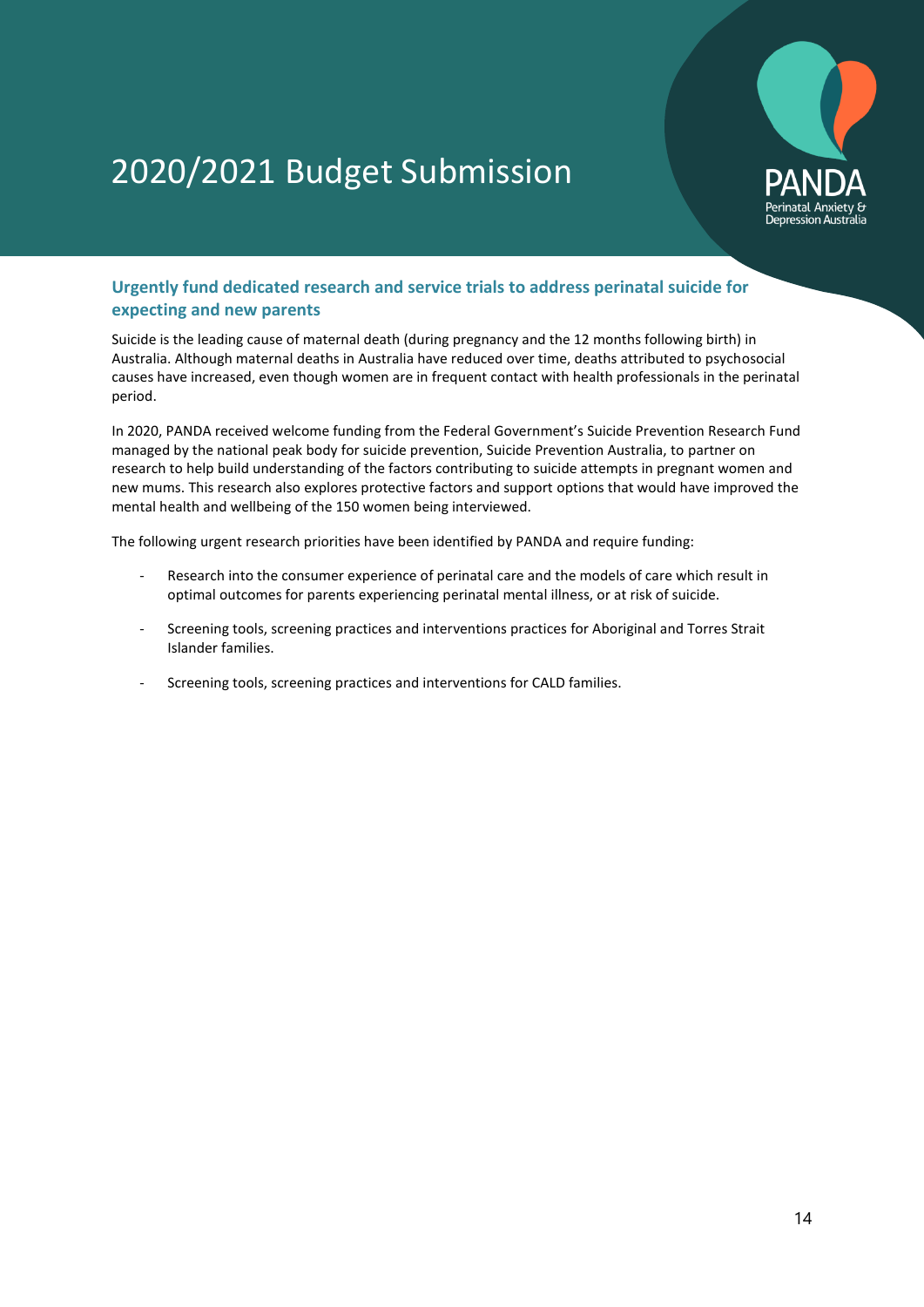

### **Recommendation 8**

**Fund promotion and expansion of PANDA'S Learning Management System (LMS) including development of content tailored to GPs, obstetricians, mental health professionals, midwives and child and family health nurses with strong engagement with professional bodies/colleges** 

PANDA recently launched the PANDA Learning Hub, its Learning Management System (LMS). The PANDA Learning Hub is a platform for consumers and healthcare providers who work with expecting and new parents and their families. The content aims to support their work by:

- providing accessible quality education about perinatal mental health and mental illness
- building skills in effective and supportive conversations about emotional wellbeing and mental health during the perinatal period
- providing advice about the complex and challenging feelings experiences by parents
- delivering contents focused on core competencies in perinatal mental health.

There is considerable potential for the PANDA Learning Hub to become to "go to" resource for healthcare professionals and clinicians to build capability and confidence around perinatal mental health. The Productivity Commission recommended that *screening for perinatal mental illness should be part of mental health training of GPs and other health service providers (chapter 16)*.

With additional funding, PANDA can rapidly scale up the Learning Hub, developing and incorporating content (ours and others) to achieve the Productivity Commission recommendation. PANDA is confident in our ability to deliver a Learning Management System (LMS) that is:

- Targeted to specific practice environments (e.g., primary care, community services, healthcare, hospital) whilst focusing on a multi-disciplinary audience
- Easy to access, interactive and engaging online content
- Meets continuing professional development requirements of disciplines (by working in close partnership with key professional bodies and colleges, and major universities)
- Able to meet discipline-specific accreditation requirements
- Evidence-based and representative of best practice
- Designed and developed in collaboration with people with lived experience and clinicians.

With a focus on core and extension perinatal mental health competencies, the LMS content would focus on:

- Screening
- Initial assessment
- Care planning
- Risk management
- Low intensity, brief, in-practice interventions
- Evidence-based therapeutic interventions
- Skills for specific priority population groups.

For \$790,730 per annum, PANDA would work with the sector and professional colleges to deliver a national perinatal mental health LMS for health professionals nationwide.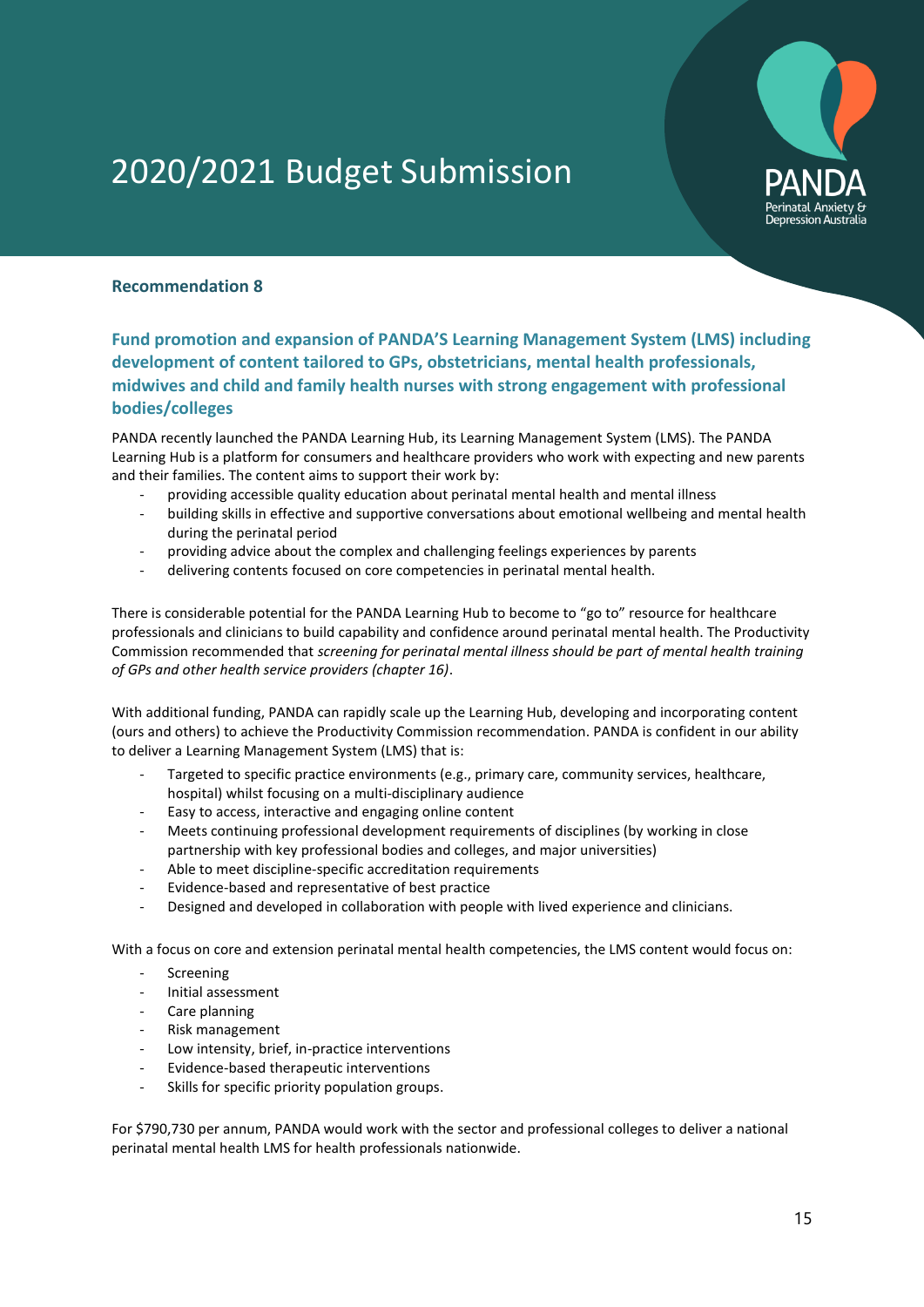

#### **Recommendation 9**

### **Fund the rapid expansion of peer workers across organisations like PANDA to help design and deliver high-impact, high-volume, and high-value projects (e.g., peer-led support groups)**

As a specialist national consumer organisation, PANDA has enduring aspirations to build a perinatal mental health peer workforce pathway. A mental health peer worker is someone employed because of their personal lived experience of mental ill-health and recovery (consumer peer worker), or their experience of supporting family or friends with mental ill-health (carer peer worker).

Whilst considerable effort is underway nationally to formalise governance and support arrangements for the general mental health peer workforce, there is limited momentum relating to a specific perinatal peer workforce. PANDA recognises the importance of relevance and relatability of the peer worker's experience in the perinatal mental health space; wherein perinatal mental health peer workers have direct lived experience of perinatal mental health issues and are employed to provide peer work expertise to people experiencing perinatal mental health issues.

A range of international evidence indicates the importance of peer work in:

- Reducing isolation
- Providing validation and normalisation of pregnancy, birth, and parenting challenges
- Building an understanding of the norms of parenthood (challenging stereotypical images of pregnancy and parenting
- Affirming and confirming recovery strategies and progress
- As an adjunct to clinical therapeutic interventions
- Supporting activation of recommended self-management and self-care strategies.

For an additional \$270,000 PANDA would work with the lived experience leaders and the sector to:

- Commission an evidence review to establish the most successful formats/structures of peer support in the perinatal period
- Develop a perinatal mental health peer workforce strategy, capturing core competencies and role requirements across health and community service environments
- Develop and deliver a peer workforce professional development strategy and key training modules
- <span id="page-15-0"></span>- Trial PANDA peer workers who work alongside clinicians in contributing to recovery outcomes as part of a moderate intensity intervention.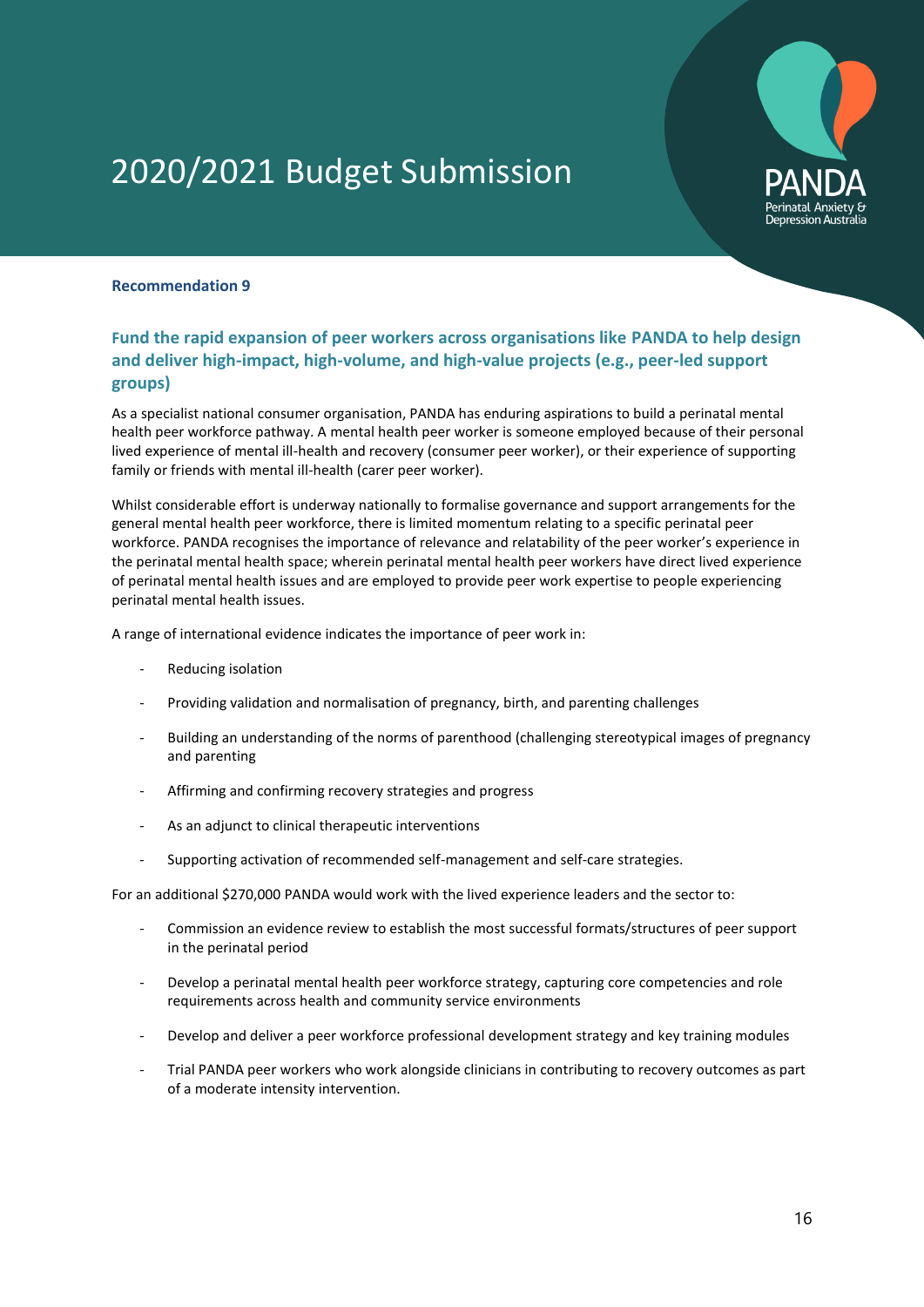

### **Recommendation 10**

### **Fund national perinatal health and mental health service mapping, an online way finding platform and corresponding navigational supports**

Service mapping and gap analysis by PHNs at the regional level and available publicly, is an enormous asset to the work of organisations like PANDA. However, this information is not measured or collected consistently nationally, nor is it publicly available. Access to up to date, comprehensive perinatal mental healthcare pathways are critical as PANDA and related services navigate people to local supports.

PHNs should be resourced to assess and map the perinatal mental health services available and contribute this to a national database. In addition, PHNs should be resourced to accelerate the development of health pathways for perinatal mental health presentations, with this information being made available to national and state based services like PANDA.